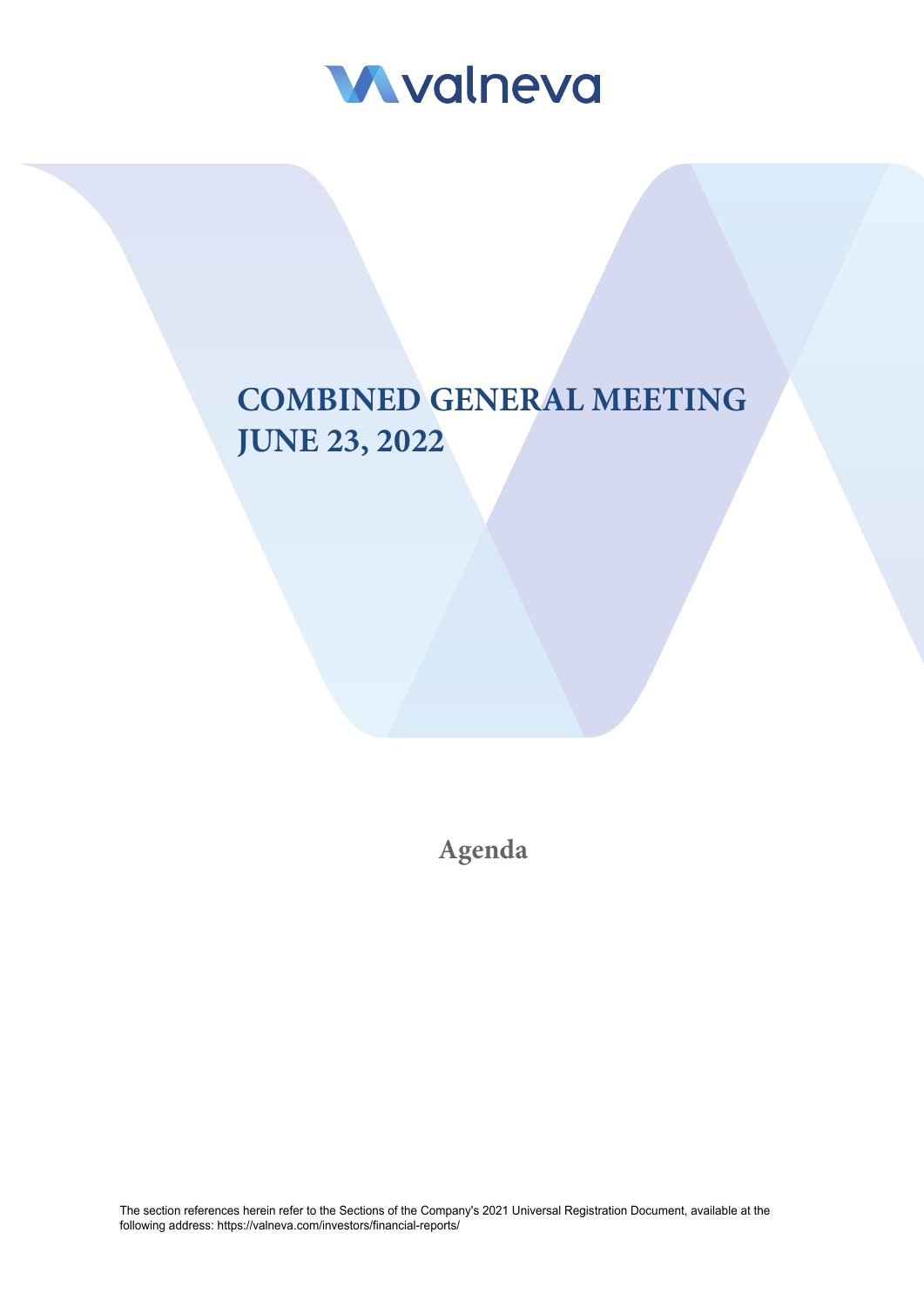## **VALNEVA SE** - *AGENDA*



*This document is a free translation. In case of discrepancy between the French and the English version, the French version shall prevail*.

# **VALNEVA**

A European company (*Societas Europaea* or SE) with a Management and a Supervisory Board Share capital: €16,170,314.40 Registered office: 6 rue Alain Bombard, 44800 Saint-Herblain (France) Nantes Companies Register (RCS) No. 422 497 560

## **AGENDA**

\_\_\_\_\_\_\_\_\_\_\_\_\_\_\_\_\_\_\_\_\_\_\_\_\_\_\_\_\_\_\_\_\_\_\_\_\_\_\_\_\_\_\_\_\_\_\_\_\_\_\_\_\_\_\_\_\_\_\_\_\_\_\_\_\_\_

Ladies and gentlemen, the Shareholders of Valneva SE ("**the Company**") are called to the Combined General Meeting of the Company of June 23, 2022, at 2 p.m. CEST, at the Hotel InterContinental Paris Le Grand, 2 rue Scribe, 75009 Paris (France).

As required by law and regulations, the following reports are made available to the Shareholders:

- + Management Board Report to the Combined General Meeting on the proposed resolutions;
- + Management Board Report on the Company's operations, on the parent-entity and consolidated financial statements for the fiscal year ended December 31, 2021, drawn up in accordance with Article L. 225-100, I, paragraph 2 of the French Commercial Code (Report included in the Company's 2021 Universal Registration Document - see the Table of cross-references in Section 6.4.2 of said Document);
- + Special Report of the Management Board on transactions undertaken in fiscal year ended December 31, 2021, in accordance with the provisions of Articles L. 225-177 to L. 225-186 and L. 22-10-56 to L. 22-10-58 of the French Commercial Code;
- + Special Report of the Management Board on transactions undertaken in fiscal year ended December 31, 2021, in accordance with the provisions of Articles L.225-197-1 to L.225-197-4 and L. 22-10-59 to L. 22-10-60 of the French Commercial Code;
- + Report by the Supervisory Board to the Ordinary General Meeting on the Corporate Governance, including its observations on the Management Board Report and the financial statements for the fiscal year ended December 31, 2021, in accordance with the provisions of Articles L. 225-68 and L. 22-10-20 of the French Commercial Code, and including notably disclosures required by Articles L. 22-10-9 to L. 22-10-11 and L. 225-37-4 of said Code (Report included in Section 2 of the Company's 2021 Universal Registration Document);
- + Supplemental Reports of the Management Board on the use of authorizations to increase the share capital, in accordance with Articles L. 225-129-5 and R. 225-116 of the French Commercial Code;
- + Report of the Joint Statutory Auditors on the performance of their engagement and the parent-entity financial statements for the fiscal year ended December 31, 2021;
- + Report of the Joint Statutory Auditors on the performance of their engagement and the consolidated financial statements for the fiscal year ended December 31, 2021;
- + Special Report of the Joint Statutory Auditors on regulated agreements governed by Articles L. 225-86 *et seq.* of the French Commercial Code;
- + Report by the Joint Statutory Auditors relating to the Report by the Supervisory Board on the Corporate Governance attached to the Management Board Report (references included in the Report of the Joint Statutory Auditors on the parent-entity financial statements for the fiscal year ended December 31, 2021);
- + Report by the Joint Statutory Auditors on the reduction of share capital by cancellation of purchased shares;
- + Report by the Joint Statutory Auditors on the capital increase by issuance of ordinary shares and securities giving access to the share capital with and/or without preferential subscription rights;

1

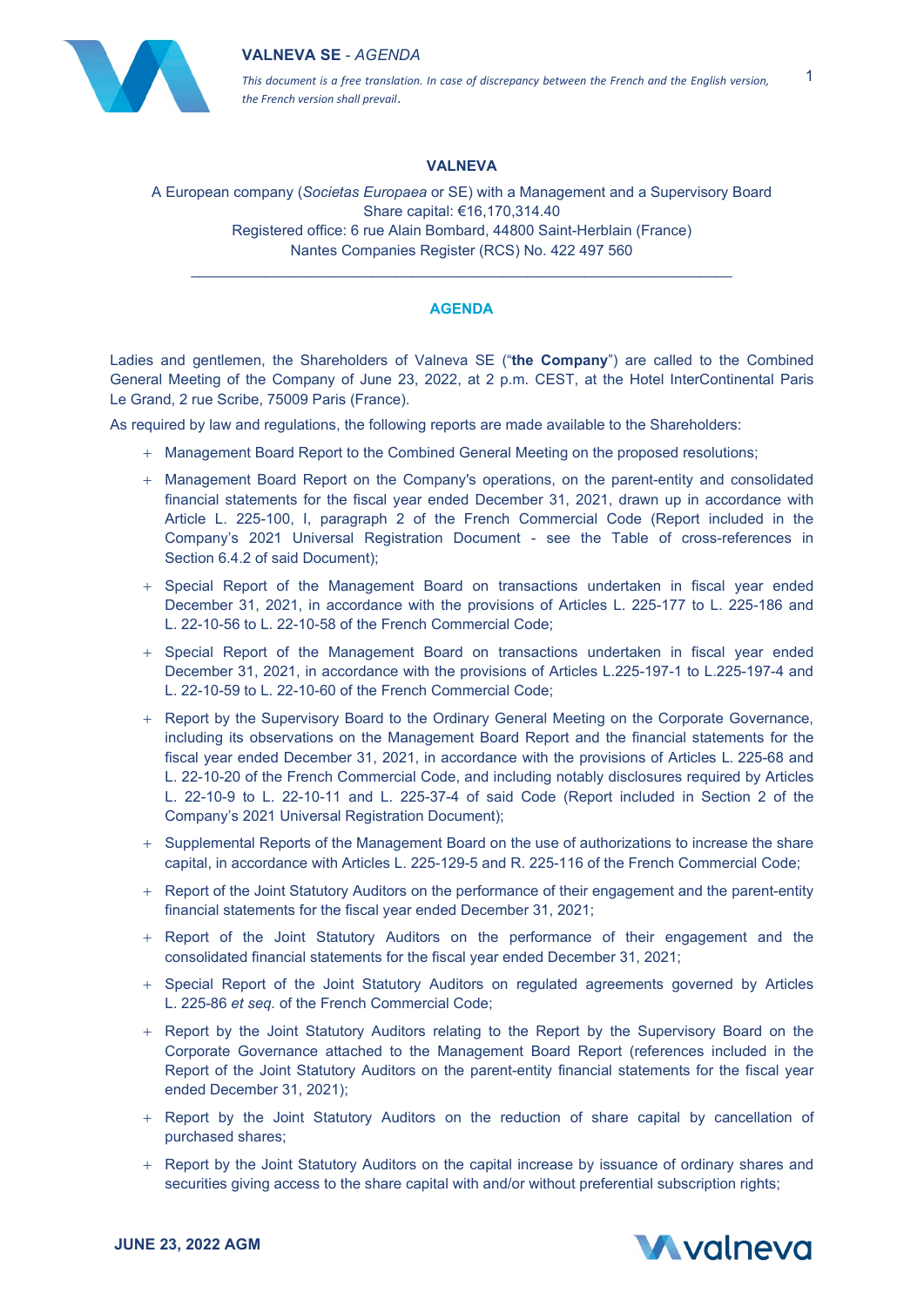



*This document is a free translation. In case of discrepancy between the French and the English version, the French version shall prevail*.

2

- + Report by the Joint Statutory Auditors on the authorization to award stock options;
- + Report by the Joint Statutory Auditors on the capital increase reserved for participants in a company savings plan; and
- + Supplemental Reports by the Joint Statutory Auditors on the use of authorizations to increase the share capital.

After a reading has been given of the aforementioned reports, the following resolutions will be submitted for the Shareholders' approval:

#### **Ordinary resolutions**

- + Approval of the parent-entity financial statements for the fiscal year ended December 31, 2021 (Resolution 1);
- + Approval of consolidated financial statements for the fiscal year ended December 31, 2021 (Resolution 2);
- + Appropriation of earnings for the fiscal year ended December 31, 2021 (Resolution 3);
- + Approval of regulated agreements governed by Articles L. 225-86 *et seq.* of the French Commercial Code (Resolution 4);
- + Reappointment of a Supervisory Board Member (Mr. Frédéric Grimaud) (Resolution 5);
- + Reappointment of a Supervisory Board Member (Mr. James Sulat) (Resolution 6);
- + Reappointment of a Supervisory Board Member (Ms. Anne-Marie Salaün) (Resolution 7);
- + Appointment of a new Supervisory Board Member (Bpifrance Participations) (Resolution 8);
- + Appointment of a new Supervisory Board Member (Mr. James Edward Connolly) (Resolution 9);
- + Setting the compensation allocated to Supervisory Board members (Resolution 10);
- + Approval of the compensation policy applicable to the Management Board members (Resolution 11);
- + Approval of the compensation policy applicable to the Supervisory Board members (Resolution 12);
- + Approval of the information referred to in Article L. 22-10-9, I of the French Commercial Code, pursuant to Article L. 22-10-34, I of the French Commercial Code (Resolution 13);
- + Approval of the fixed, variable and exceptional components making up the total compensation and benefits of any kind paid during, or granted in respect of the fiscal year ended December 31, 2021, to Mr. Thomas Lingelbach, Chair of the Management Board (Resolution 14);
- + Approval of the fixed, variable and exceptional components making up the total compensation and benefits of any kind paid during, or granted in respect of the fiscal year ended December 31, 2021, to the Management Board members (other than the Chair of the Management Board) (Resolution 15);
- + Approval of the fixed, variable and exceptional components making up the total compensation and benefits of any kind paid during, or granted in respect of the fiscal year ended December 31, 2021, to Mr. Frédéric Grimaud, Chairman of the Supervisory Board (Resolution 16);
- + Authorization and powers to be given to the Management Board for the purpose of allowing the Company to make transactions on its own shares (Resolution 17);

#### **Extraordinary resolutions**

- + Amendments and harmonization of the Company's Articles of Association (Resolution 18);
- + Authorization granted to the Management Board to cancel treasury shares (Resolution 19);
- + Grant of authority to the Management Board to increase the share capital by issuing ordinary



**JUNE 23, 2022 AGM**